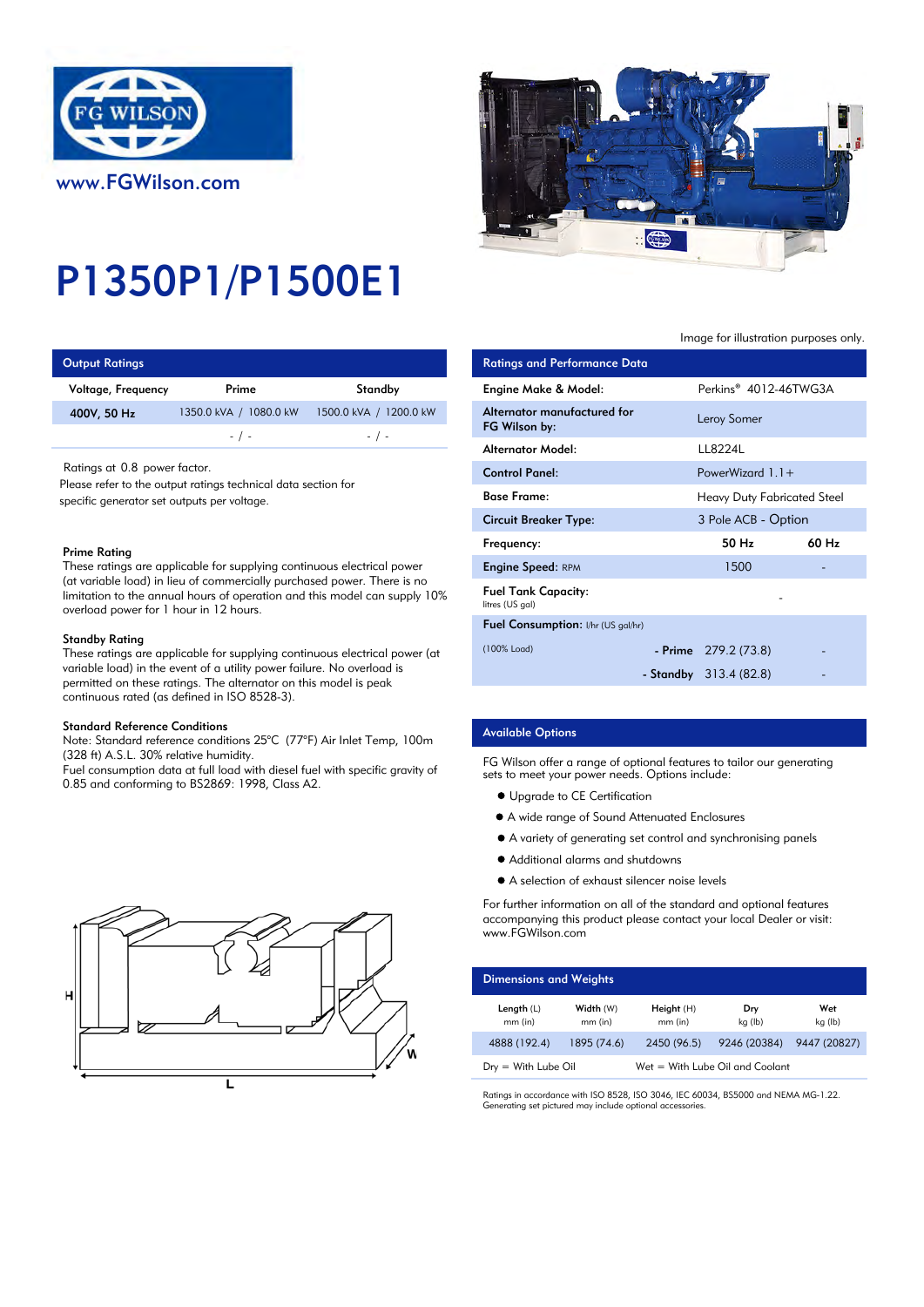| <b>Engine Technical Data</b>          |                        |                         | <b>Air Systems</b>               |
|---------------------------------------|------------------------|-------------------------|----------------------------------|
| No. of Cylinders / Alignment:         |                        | 12 / Vee                | Air Filter Ty                    |
| Cycle:                                |                        | 4 Stroke                | Combustion                       |
| Bore / Stroke: mm (in)                |                        | 160.0 (6.3)/190.0 (7.5) |                                  |
| Induction:                            |                        | Turbocharged            |                                  |
| Cooling Method:                       |                        | Water                   | Max. Comb<br><b>Restriction:</b> |
| <b>Governing Type:</b>                |                        | Electronic              |                                  |
| <b>Governing Class:</b>               |                        | ISO 8528 G2             |                                  |
| <b>Compression Ratio:</b>             |                        | 13.0:1                  | <b>Cooling Sys</b>               |
| Displacement:   (cu. in)              |                        | 45.8 (2797.5)           | <b>Cooling Sys</b>               |
| Moment of Inertia: $kg m^2 (lb/in^2)$ |                        | 19.30 (65951)           | Water Pum                        |
| <b>Engine Electrical System:</b>      |                        |                         | <b>Heat Reject</b>               |
|                                       | - Voltage / Ground     | 24/Negative             | kW (Btu/min)                     |
|                                       | - Battery Charger Amps | 40                      |                                  |
| Weight: kg (lb)                       | - Dry                  | 4440 (9788)             | <b>Heat Radia</b>                |
|                                       | - Wet                  | 4604 (10150)            | $kW$ (Btu/min)                   |

| Performance                 |           | 50 Hz           | 60 Hz |
|-----------------------------|-----------|-----------------|-------|
| <b>Engine Speed:</b> rpm    |           | 1500            |       |
| Gross Engine Power: kW (hp) |           |                 |       |
|                             | - Prime   | 1200.0 (1609.0) |       |
|                             | - Standby | 1314.0 (1762.0) |       |
| <b>BMEP:</b> $kPa$ (psi)    |           |                 |       |
|                             | - Prime   | 2094.0 (303.7)  |       |
|                             | - Standby | 2293.0 (332.6)  |       |
|                             |           |                 |       |

| <b>Fuel System</b>                              |                                                 |                                    |              |              |              |              |
|-------------------------------------------------|-------------------------------------------------|------------------------------------|--------------|--------------|--------------|--------------|
|                                                 | Replaceable Element<br><b>Fuel Filter Type:</b> |                                    |              |              |              |              |
| Recommended Fuel:<br>Class A2 Diesel or BSEN590 |                                                 |                                    |              |              |              |              |
|                                                 |                                                 | Fuel Consumption: I/hr (US gal/hr) |              |              |              |              |
|                                                 |                                                 | 110%                               |              | 100%         | 75%          | 50%          |
|                                                 | Prime                                           | Load                               |              | Load         | Load         | Load         |
|                                                 | 50 Hz                                           | 313.4 (82.8)                       |              | 279.2 (73.8) | 210.2(55.5)  | 152.3 (40.2) |
|                                                 | 60 Hz                                           |                                    |              |              |              |              |
|                                                 |                                                 |                                    |              |              |              |              |
|                                                 |                                                 |                                    |              | 100%         | 75%          | 50%          |
|                                                 | <b>Standby</b>                                  |                                    | Load         |              | Load         | Load         |
|                                                 | 50 Hz                                           |                                    | 313.4 (82.8) |              | 232.0 (61.3) | 164.2 (43.4) |

-

-

(Based on diesel fuel with a specific gravity of 0.85 and conforming to BS2869, Class A2)

-

60 Hz

| <b>Air Systems</b>                                                   | 50 Hz                    | $60$ Hz |
|----------------------------------------------------------------------|--------------------------|---------|
| Air Filter Type:                                                     | Replaceable Element      |         |
| <b>Combustion Air Flow:</b> $m^3/m$ in (cfm)                         |                          |         |
| - Prime                                                              | 108.0 (3814)             | -       |
|                                                                      | - Standby $114.0 (4026)$ | -       |
| Max. Combustion Air Intake<br><b>Restriction:</b> $kPa$ (in $H_2O$ ) | 4.0(16.1)                |         |

|                             | 13.0:1        | <b>Cooling System</b>                                                     | 50 Hz                   | 60 Hz |
|-----------------------------|---------------|---------------------------------------------------------------------------|-------------------------|-------|
| 45.8 (2797.5)               |               | Cooling System Capacity: I (US gal)                                       | 196.0 (51.8)            |       |
|                             | 19.30 (65951) | <b>Water Pump Type:</b>                                                   | Centrifugal             |       |
|                             |               | Heat Rejected to Water & Lube Oil:                                        |                         |       |
| 24/Negative                 |               | kW (Btu/min)                                                              | - Prime 395.0 (22463)   |       |
| 40                          |               |                                                                           | - Standby 441.0 (25079) |       |
| 4440 (9788)<br>4604 (10150) |               | <b>Heat Radiation to Room:</b> Heat radiated from engine and alternator   |                         |       |
|                             |               | kW (Btu/min)                                                              | - Prime $140.7(8001)$   |       |
|                             |               | - Standby                                                                 | 158.8 (9031)            |       |
|                             |               | Radiator Fan Load: kW (hp)                                                | 51.0 (68.4)             |       |
| 50 Hz                       | 60 Hz         | Radiator Cooling Airflow: $m^3/m$ in (cfm)                                | 1620.0 (57210)          |       |
| 1500                        |               | <b>External Restriction to</b><br><b>Cooling Airflow:</b> Pa (in $H_2O$ ) | 250 (1.0)               |       |
|                             |               |                                                                           |                         |       |

Designed to operate in ambient conditions up to 50°C (122°F).

Contact your local FG Wilson Dealer for power ratings at specific site conditions.

| <b>Lubrication System</b>      |                    |
|--------------------------------|--------------------|
| Oil Filter Type:               | Spin-On, Full Flow |
| Total Oil Capacity: I (US gal) | 177.0 (46.8)       |
| Oil Pan: $I(US \text{ gal})$   | 157.5 (41.6)       |
| Oil Type:                      | API CH4 15W-40     |
| <b>Oil Cooling Method:</b>     | Water              |

| <b>Exhaust System</b>                           | 50 Hz                  | 60 Hz |
|-------------------------------------------------|------------------------|-------|
| Maximum Allowable Back Pressure:<br>kPa (in Hg) | 5.0(1.5)               |       |
| <b>Exhaust Gas Flow:</b> $m^3/m$ in (cfm)       |                        |       |
|                                                 | - Prime 240.0 (8476)   |       |
|                                                 | - Standby 240.0 (8476) |       |
| Exhaust Gas Temperature: °C (°F)                |                        |       |
| - Prime                                         | 474 (885)              |       |
| - Standby                                       | 474 (885)              |       |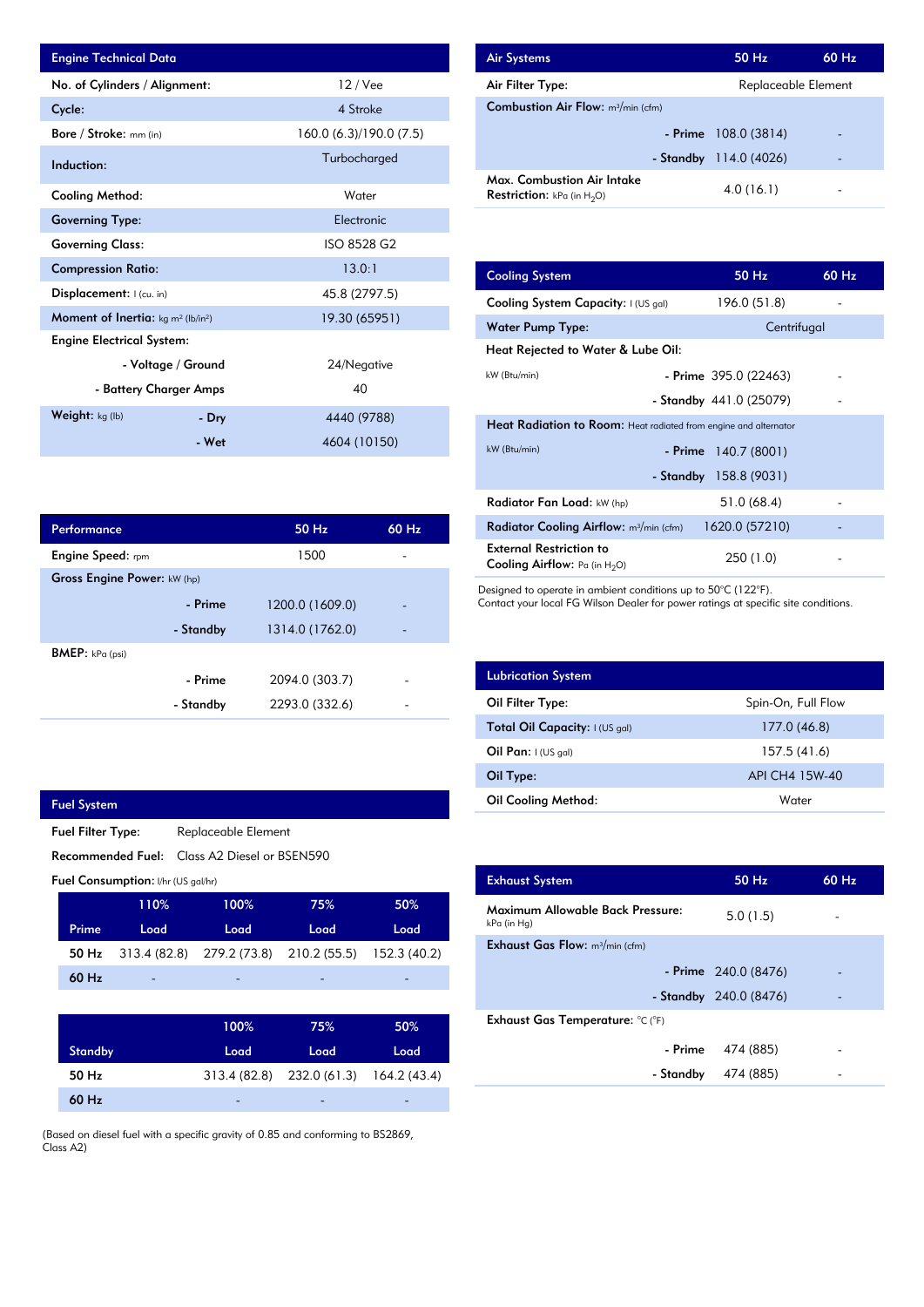| <b>Alternator Physical Data</b> |                  |
|---------------------------------|------------------|
| Manufactured for FG Wilson by:  | Leroy Somer      |
| Model:                          | 1182241          |
| No. of Bearings:                | 1                |
| <b>Insulation Class:</b>        | н                |
| <b>Winding Pitch Code:</b>      | $2/3 - 6S$       |
| Wires:                          | 6                |
| Ingress Protection Rating:      | IP <sub>23</sub> |
| <b>Excitation System:</b>       | <b>AREP</b>      |
| <b>AVR Model:</b>               | R450M            |

| <b>Alternator Operating Data</b>         |                                                            |
|------------------------------------------|------------------------------------------------------------|
| Overspeed: rpm                           | 2250                                                       |
| <b>Voltage Requation:</b> (Steady state) | $+/- 0.5%$                                                 |
| Wave Form $NEMA = TIF$ :                 | 50                                                         |
| Wave Form IEC $=$ THF:                   | 2.0%                                                       |
| <b>Total Harmonic content LL/LN:</b>     | 3.5%                                                       |
| Radio Interference:                      | Suppression is in line with European<br>Standard EN61000-6 |
| Radiant Heat: kW (Btu/min)               |                                                            |
| - 50 Hz                                  | 62.8 (3571)                                                |
| - 60 Hz                                  |                                                            |

| Alternator<br><b>Performance Data:</b> |          |          | 50 Hz    |  |
|----------------------------------------|----------|----------|----------|--|
| Data Item                              | 415/240V | 400/230V | 380/220V |  |
|                                        |          |          |          |  |
| <b>Motor Starting</b>                  | 3312     | 3087     | 2798     |  |
| Capability* kVA                        |          |          |          |  |
| <b>Short Circuit</b>                   | 300      | 300      | 300      |  |
| Capacity** %                           |          |          |          |  |
| <b>Reactances: Per Unit</b>            |          |          |          |  |
| Xd                                     | 3.386    | 3.645    | 4.039    |  |
| X'd                                    | 0.227    | 0.245    | 0.271    |  |
| $X^{\mathrm{H}}$ d                     | 0.125    | 0.134    | 0.149    |  |

Reactances shown are applicable to prime ratings.

\*Based on 30% voltage dip at 0.6 power factor.

\*\*With optional permanent magnet generator or AREP excitation.

|          | Output Ratings Technical Data 50 Hz |        |        |          |
|----------|-------------------------------------|--------|--------|----------|
| Voltage  | Prime:                              |        |        | Standby: |
|          | kVA                                 | kW     | kVA    | kW       |
| 415/240V | 1350.0                              | 1080.0 | 1485.0 | 1188.0   |
| 400/230V | 1350.0                              | 1080.0 | 1500.0 | 1200.0   |
| 380/220V | 1350.0                              | 1080.0 | 1485.0 | 1188.0   |
|          |                                     |        |        |          |
|          |                                     |        |        |          |
|          |                                     |        |        |          |
|          |                                     |        |        |          |
|          |                                     |        |        |          |
|          |                                     |        |        |          |
|          |                                     |        |        |          |
|          |                                     |        |        |          |
|          |                                     |        |        |          |